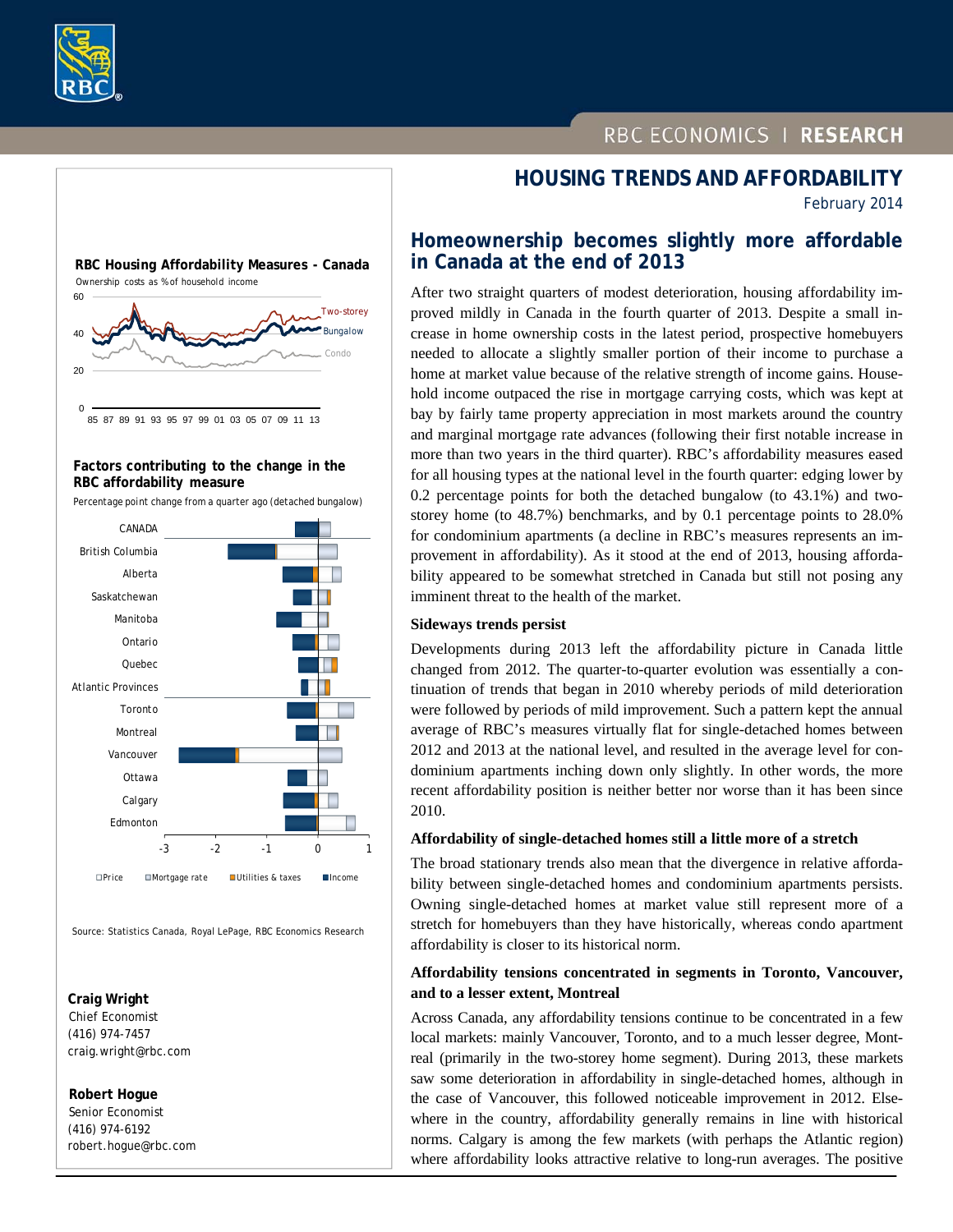# **RBC Housing Affordability Measures**

situation in Calgary is more a reflection of strong household income than low home prices—indeed, Calgary prices are generally the third highest in the country after Vancouver and Toronto.

## **Slight improvement for the most part in the fourth quarter**

The majority of local markets saw affordability become slightly better in the fourth quarter of 2013. The Vancouver area posted the biggest improvement for all three housing categories; however, this only partly reversed sharp deteriorations earlier in the year. Some notable improvement also took place in the two-storey segment in Saskatchewan and Manitoba. On the other hand, affordability slipped in a few markets, including all categories of the Toronto area and condominium apartments in Manitoba and Saskatchewan.

#### **Home resales stabilizing**

Homebuyers in Canada appeared to remain largely undeterred by any affordability issues in the late stages of 2013. They bought existing homes at historically 'normal' levels in the fourth quarter (quarterly resales were just 0.1% off the 10-year average), which represented a notable gain (8.6%) from the same period a year earlier. Nonetheless, resale activity moderated from the third quarter of 2013 (down 2.8%), thereby providing evidence that the surprising strength of last summer's rebound likely was overdone. We suspected previously that part of the resale rally reflected the transitory effects of the unwinding of earlier restraint associated with the tightening of mortgage insurance rules in 2012 and a rush by some homebuyers to lock-in lower mortgage rates last summer. Looking ahead, we expect home resales in 2014 to rise only slightly from 2013 by 0.6% to 461,000 units in Canada, therefore, remain near the recent not-too-hot and not-too-cold levels.

## **Rising interest rates could erode affordability later in 2014**

A key factor that will restrain growth in homebuyer demand later in 2014, in our opinion, is likely to be increasingly strained affordability in several markets across Canada. We expect that the costs of owning a home at market value in those markets will begin to outpace household income steadily (this is already the case in Toronto). Continued balance between demand and supply will sustain generally modest price increases; however, it will be projected rises in interest rates that will apply the most pressure on ownership costs in the period ahead. While we expect the Bank of Canada to leave its overnight rate unchanged in 2014, we forecast an upward drift in bond yields—the main driver of fixed mortgage rates—ahead of what is likely to be a gradual pace of policy tightening by both the US and Canadian central banks.

# Provincial overviews

# **British Columbia – Affordability improvement helps bolster market sentiment**

After strong back-to-back quarterly gains, home resales in British Columbia settled in near their 10-year average in the fourth quarter of 2013. Homebuyer demand recovered in the province since spring 2013, following a two-year slide in 2011 and 2012, and overall market sentiment is decisively more upbeat now compared to a year ago when there were concerns that a damaging correction was underway in Vancouver. Improved affordability across all housing categories in the province may have been further bolstered sentiment in the





85 87 89 91 93 95 97 99 01 03 05 07 09 11 13

Source: Statistics Canada, Royal LePage, RBC Economics Research

Two-storey

Bungalow

Condo

**British Columbia**

Ownership costs as % of household income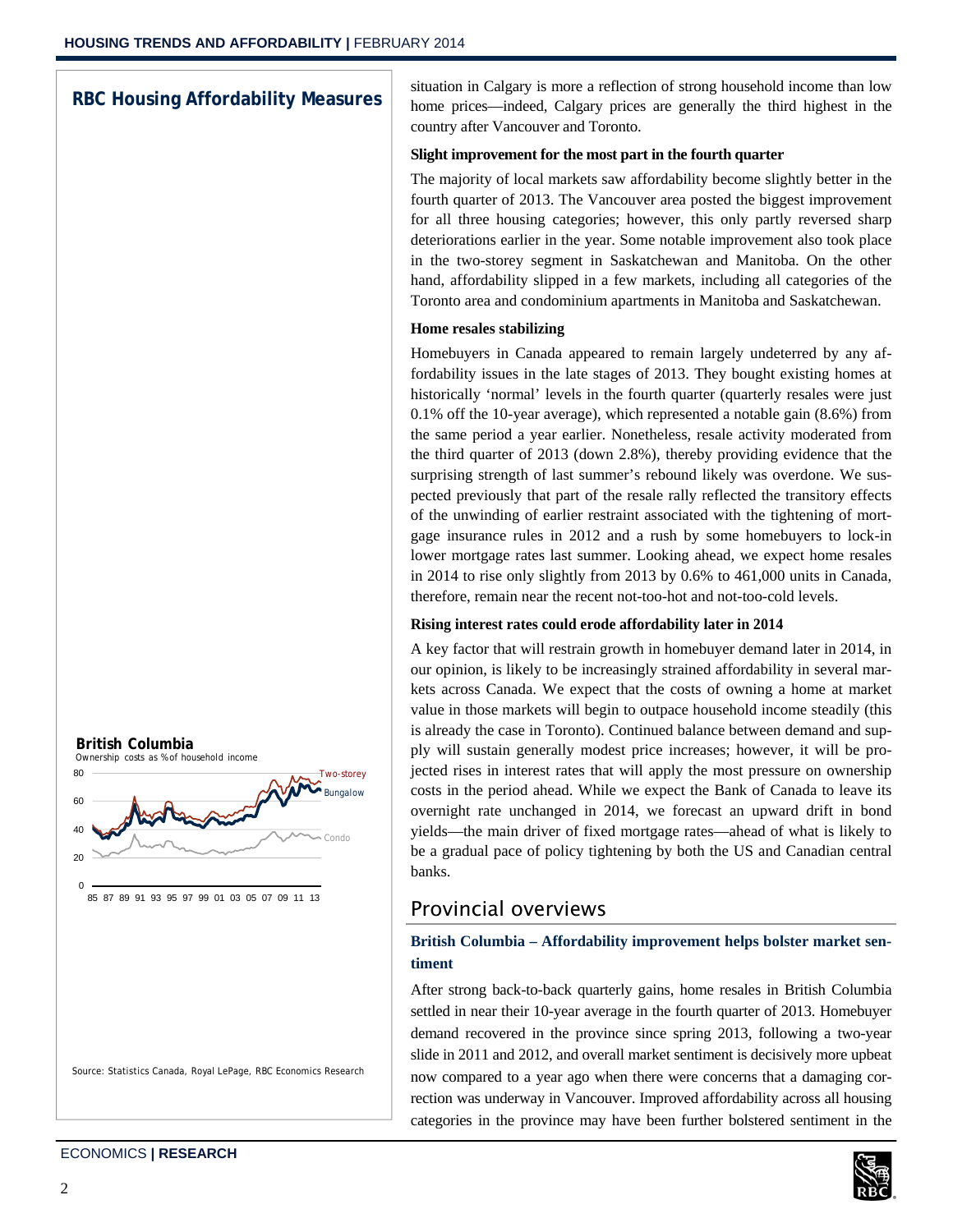fourth quarter. RBC's measure fell between 1.0 percentage point and 1.4 percentage points in the latest period; however, with levels at 73.2% for twostorey homes, 67.7% for bungalows, and 33.7% for condominium apartments, affordability still continues to be poor in the province, particularly in Vancouver.

#### **Alberta – Market takes a breather; ownership gets even more affordable**

The strong housing market rally since early 2010 in Alberta took a breather in the fourth quarter, as home resales slipped 5.0% from the third quarter. This step back reversed only a small portion of the steady solid gains earlier in 2013 and resales remained comfortably (12.3%) above year-ago levels in the latest period. Meanwhile, owning a home at market value in Alberta became slightly more affordable for most housing categories in the fourth quarter. RBC's measures fell by 0.5 percentage points to 34.6% for two-storey home and by 0.2 percentage points to 32.7% for bungalows. The measure for condominium apartments edged higher by 0.1 percentage points to 19.9%. Affordability levels in Alberta continue to compare favourably against both historical averages in the province and nationally. We expect that constructive affordability conditions, a booming provincial economy, and strong population growth will continue to fuel demand for housing in Alberta in the year ahead.

#### **Saskatchewan – Affordability still trending sideways**

Home resale activity in Saskatchewan was quite stable at elevated levels for the second consecutive quarter in the fourth quarter of 2013. Homebuyer demand continued to be supported by a healthy job market (the jobless rate stood at a 24-year low in the fourth quarter) and positive demographic trends. Housing affordability likely still played a predominantly neutral role in home-buying decisions, as affordability levels continued to be close to historical norms. The latest period saw mostly improvement with RBC's affordability measures declining by 1.1 percentage points to 40.1% for twostorey homes and 0.2 percentage points to 37.0% for bungalows. The measure for condominium apartments gained 0.4 percentage points to 25.5%; however, this represented a partial reversal of a more substantial drop earlier in 2013. Overall, affordability continues to trend primarily sideways in Saskatchewan, as it has done since 2009.

## **Manitoba – Surge in listings provides greater choice, ends up helping affordability**

A surge in homes newly listed for sale weakened the demand-supply conditions somewhat in Manitoba during the second half of 2013, which eroded support for prices (for single-detached homes). Despite resales continuing to rise modestly (by 1.6% from the third quarter), buyers enjoyed increasing choice, thereby enabling them to drive prices for bungalows and two-storey homes slightly lower in the final quarter of 2013. These conditions helped improve affordability, as attested by RBC's measures for two-storey homes and bungalows slipping by 1.1 percentage points and 0.6 percentage points, respectively. This was not the case for condominium apartments, however, with fourth-quarter prices rising quite noticeably and the affordability meas-





Source: Statistics Canada, Royal LePage, RBC Economics Research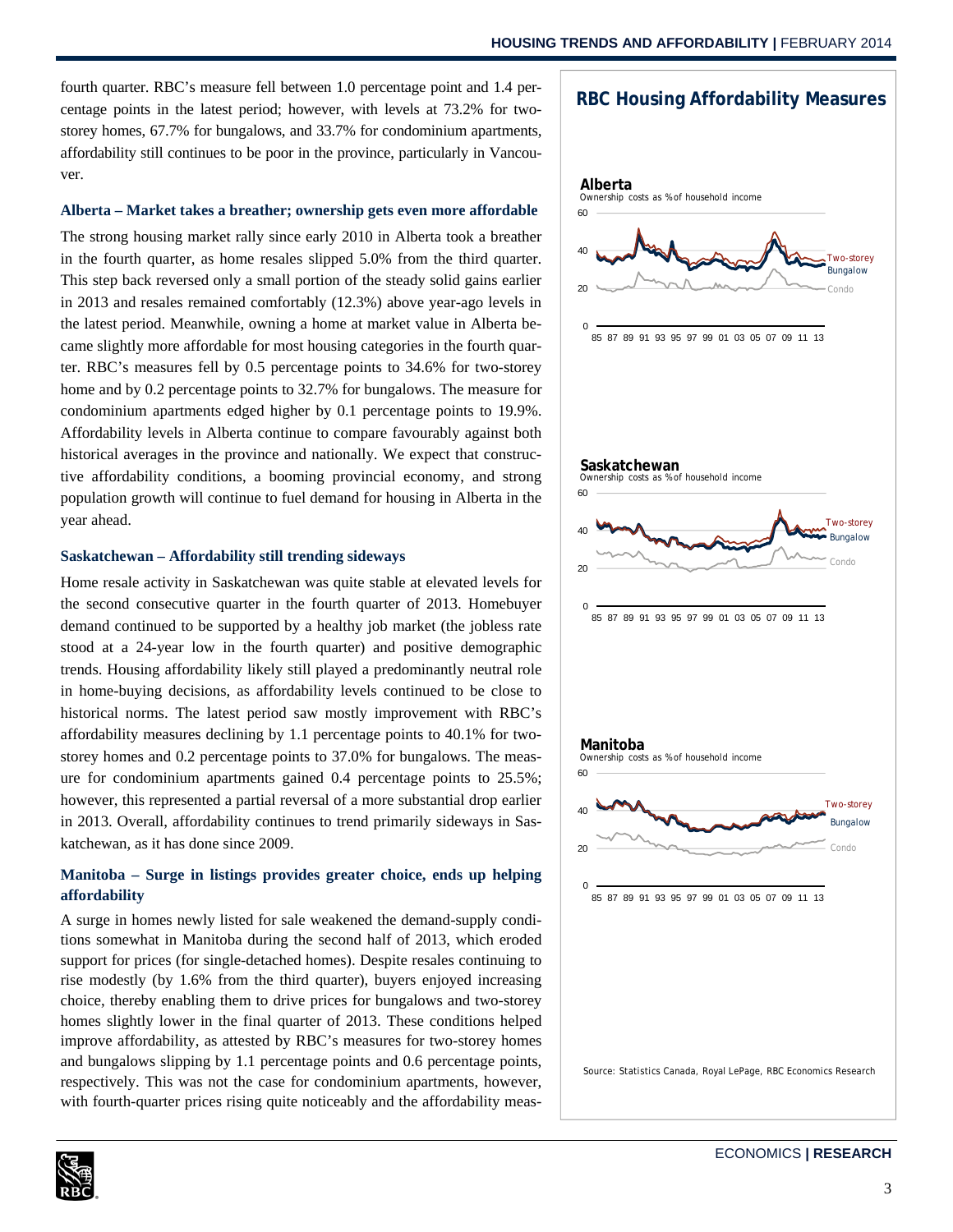

ECONOMICS **| RESEARCH**

ure advancing by 0.8 percentage points. Nonetheless, condos' affordability level, as well as that for the other housing categories, continues to be reasonably aligned with long-term averages, thereby suggesting little undue affordability pressure being exerted on the market at this stage.

#### **Ontario – Broad picture largely unchanged: strains remain**

In the fourth quarter, owning a single-detached home at market value in Ontario still took a larger share of household income than was the case historically, although there was some marginal improvement for the first time in a year. Owning a condominium apartment in the province, however, was only slightly more onerous than usual budget-wise, and this remained unchanged in the fourth quarter. The latest figures show that RBC's affordability measures eased by 0.1 percentage points for both bungalows and two-storey homes, and stayed flat for condominium apartments. Somewhat strained affordability for single-detached homes may have contributed to a 4.0% drop in provincial resales in the closing quarter of 2013; however, the level of activity essentially matched the 10-year average, hardly a sign of any particular weakness. Furthermore, a concurrent 3.3% drop in new listings could have frustrated some potential buyers who instead opted to wait for more suitable offerings at a later date.

## **Quebec – Affordability not to blame for market softness**

There was very little change in housing affordability in Quebec in the fourth quarter. The only observable variation was for two-storey homes, which deteriorated slightly—RBC's measure for this category inched 0.2 percentage points higher to 43.6%. Measures for bungalows and condominium apartments stayed constant from the third quarter at 34.3% and 26.7%, respectively. All measures, therefore, continued to be near their long-run average, thereby suggesting that affordability is unlikely to be a significant impediment to homebuyers in the province at this point. Nonetheless, Quebec's housing market has been a little on the soft side lately, with resales nearly 7% below the 10-year average in the fourth quarter and down 3.6% from the third quarter. This softness in part may reflect erosion in homebuyer confidence following setbacks in the provincial job market earlier in 2013. The fact that these setbacks were reversed in more recent months provides scope for some degree of strengthening in the period ahead.

## **Atlantic – Homebuyers still hesitant despite decent affordability**

Atlantic Canada's housing market continued to be lacklustre in the late stages of 2013 with home resales falling 3.1% between the third and fourth quarters, and activity slipping to almost 10% below the 10-year average. Homebuyer demand likely is being undermined by a stagnant labour market, fragile consumer confidence, and weak demographics in many parts of the region. It is improbable, however, that the market sluggishness has anything to do with affordability issues. Housing affordability remains at generally neutral levels in the region (aligned with historical averages) and still compares favourably with the majority of markets in Canada. There was some modest improvement for most housing categories in the fourth quarter of 2013. RBC's measures fell by 0.6 percentage points to 36.0% for two-storey homes and by just 0.1 percentage points to 31.6% for bungalows. The measure for condominium apartments, on the other hand, rose slightly by 0.2 percentage points to 26.3%.

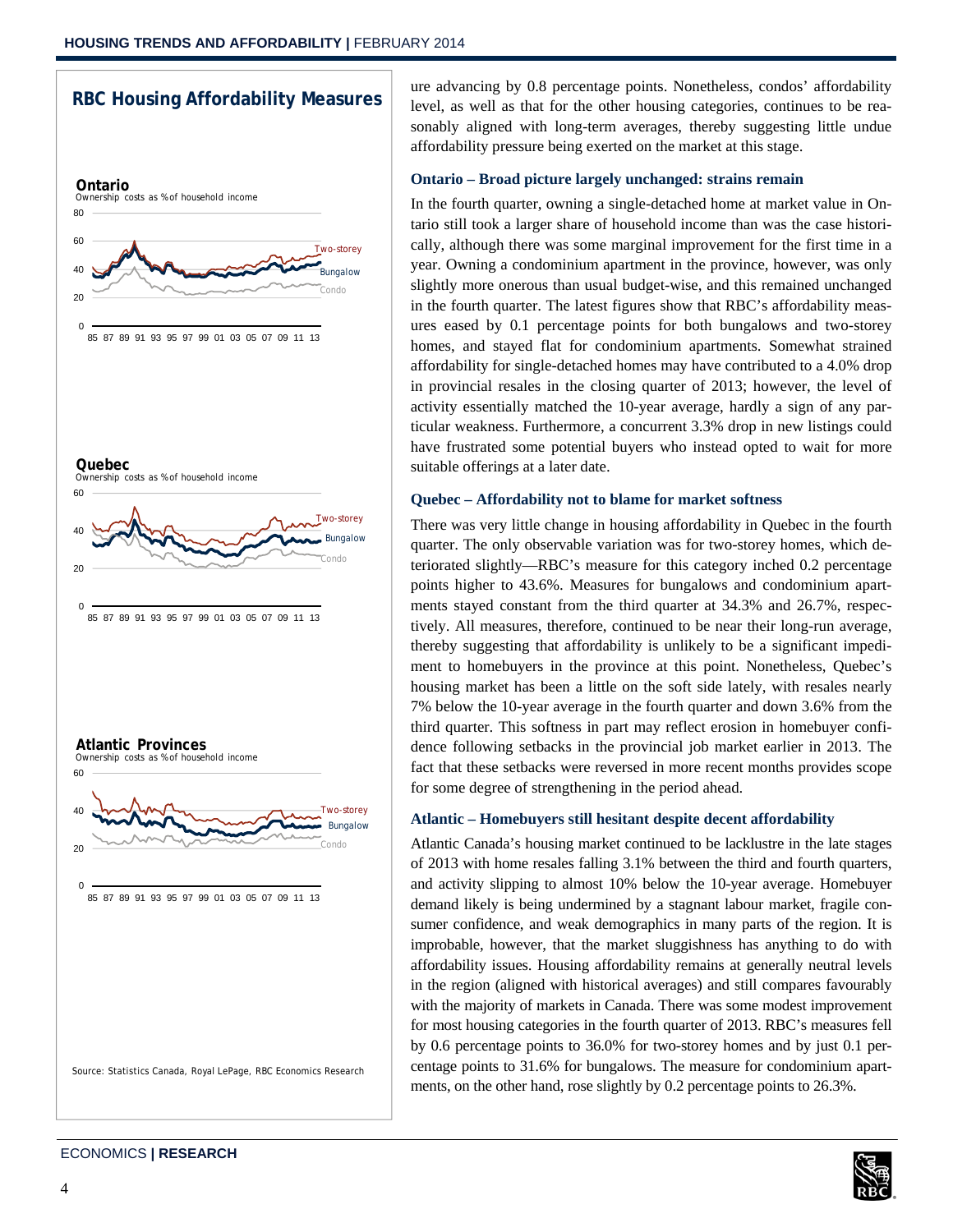# Major city markets

## **Vancouver – Turnaround complete; affordability still poor but improved**

The Vancouver-area market staged an impressive turnaround in the middle of 2013, completing the recovery from its slump in 2012 and the early part of 2013 by the fall. Since then, resale activity stabilized near the 10-year average and balance between demand and supply has been re-established. Home prices in the area resumed their upward ascent in the summer, after declining for about a year, although the pace to date has been fairly subdued and somewhat volatile. The main upside from the earlier slump is that it contributed to some improvement in Vancouver's very poor affordability standing. This window of improvement closed in the second and third quarters but re-opened a little in the fourth. In the fourth quarter, RBC's measures fell for all housing categories: down 2.3 percentage points to 81.6% for bungalows, 1.6 percentage points to 86.0% for two-storey homes, and 1.0 percentage points to 41.0% for condominium apartments. Despite these declines, levels continue to be uncomfortably high and likely purport substantial market stress.

#### **Calgary – Three steps forward, one step back**

Home resale activity in the Calgary area took a step back in the fourth quarter (falling 5.3% from the third quarter); however, the broad trend remains very strong. Resales ramped up considerably during the first three quarters of 2013 (and during 2011 and 2012), such that levels at the closing three months of 2013 were solidly 15% higher than during the same period a year earlier. Homebuyer demand in Calgary continues to benefit from a hot labour market, fast-rising population, and booming provincial economy. It is also likely supported by fairly attractive affordability levels. RBC's affordability measures for Calgary remain some of the better ones among Canada's major markets. In the fourth quarter, RBC's measures eased for single-detached homes (twostorey homes declining by 0.3 percentage points to 34.2% and bungalows edging 0.2 percentage points lower to 33.8%) but inched higher for condominium apartments (by 0.1 percentage points to 20.0%).

## **Toronto – Stretched affordability weighing on resale activity?**

The Toronto area was the only market in Canada that saw across-the-board (albeit mild) deterioration in affordability in the fourth quarter. RBC's measures rose for all housing categories: by 0.2 percentage points for both twostorey homes (to 63.7%) and condominium apartments (to 33.9%), and by 0.1 percentage points for bungalows (to 55.6%). While in and of themselves these variations in affordability were slight, they added to series of increases since 2010, thereby extending well entrenched deteriorating trends—especially for single-detached categories. Affordability of two-storey homes and bungalows in the Toronto area now appears to be stretched, as it is noticeably worse than historical norms for both categories. Owning a condominium apartment at market value also looks like a little bit of a stretch but not nearly as much as for detached homes. Affordability tensions may have been a factor in a 6.3% decline in home resales between the third and fourth quarters; however, weather (December's ice storm) and a possible lack of listings (new listings fell a cumulative 7.3% during the second half of 2013) likely were more dominant factors.



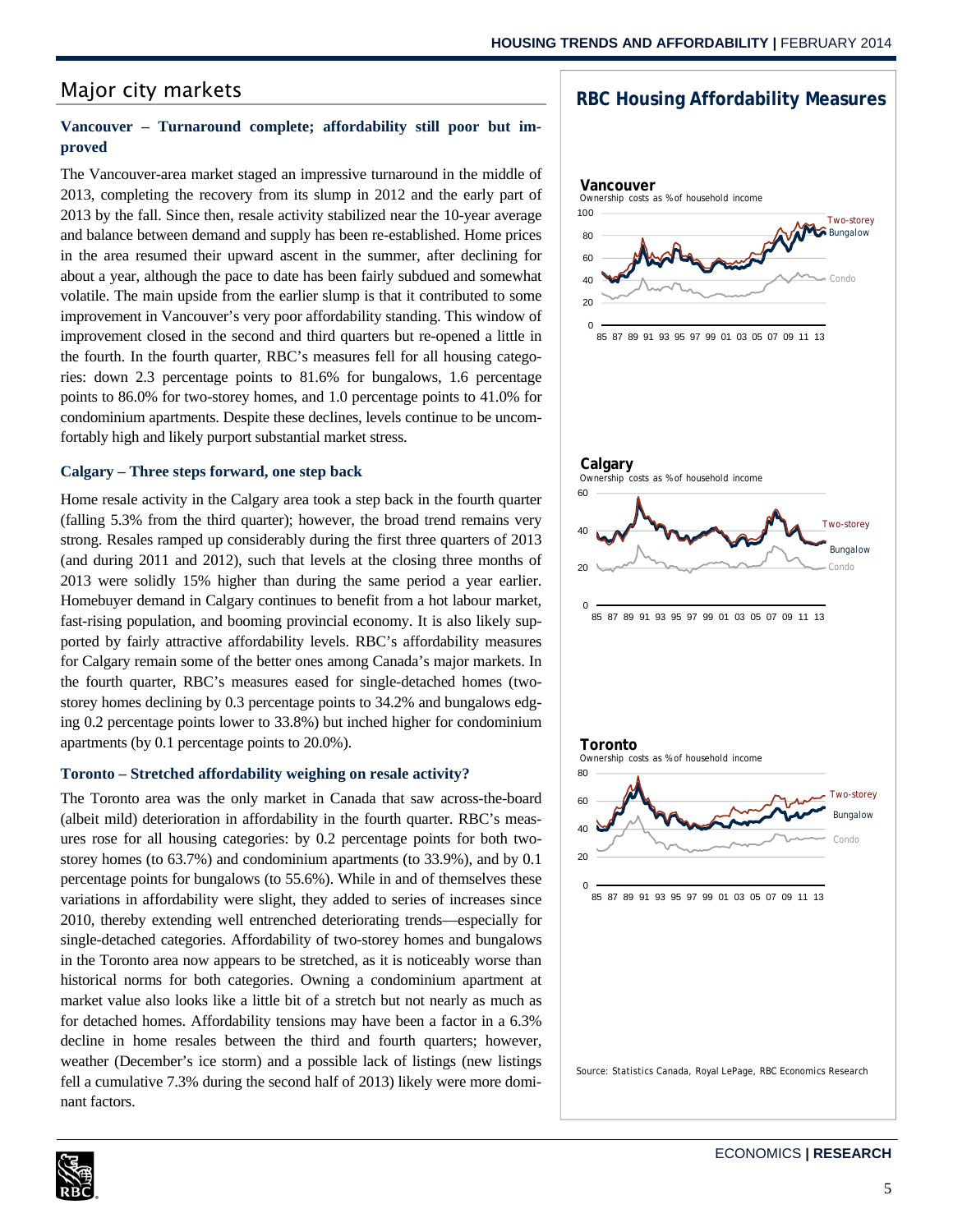



#### **Ottawa – Employment uncertainty eroding buyer confidence?**

Home resales in the Ottawa area fell to their lowest levels since mid-2010 in the fourth quarter of 2013. This drop followed a year during which activity maintained a fairly steady pace near its 10-year average. The weakening of activity in the fourth quarter may reflect increased employment uncertainty in the area following the loss of 20,000 jobs in the Ottawa-Gatineau CMA in the first three quarters of last year. While remaining balanced overall, the demandsupply equation increasingly favoured buyers in the past two years. More recently, buyers used their greater negotiating power to drive prices lower in the area. This led to quarterly price declines in single-detached homes in the fourth quarter. The upside of this development is that it helped improve affordability in the Ottawa area. RBC's measures declined by 0.4 percentage points for both two-storey homes (to 38.4%) and bungalows (to 36.7%). The measure for condominium apartments remained unchanged at 25.1%. At this stage, housing affordability in the Ottawa area continues to be at, or close to, its long-run averages, thereby implying little undue stress on local homebuyers.

#### **Montreal – Rebound hit a snag; affordability generally not an obstacle**

The rebound in activity in Montreal-area's market hit a snag in the fourth quarter last year, still well short of fully reversing the slide that took place in 2012 and early 2013. Home resales fell by 8.1% between the third and fourth quarters, with the level sinking 24% below the 10-year average for the fourth quarter. The Montreal area has seen a substantial increase in the number of condos for sale during 2013, and this contributed to modest price declines in this category lately. Despite the rise of condo units for sale, however, demand and supply remain balanced overall in the area. Affordability, or any lack thereof, does not appear to be a significant obstacle to homebuyers at this juncture in general, although owning a two-storey home at current prices is somewhat of a stretch for many area households. Affordability predominantly improved in the fourth quarter. RBC's measures eased by 0.4 percentage points to 50.8% for two-storey homes and by 0.2 percentage points to 30.6% for condominium apartments. The measure for bungalows was unchanged at 38.8%.

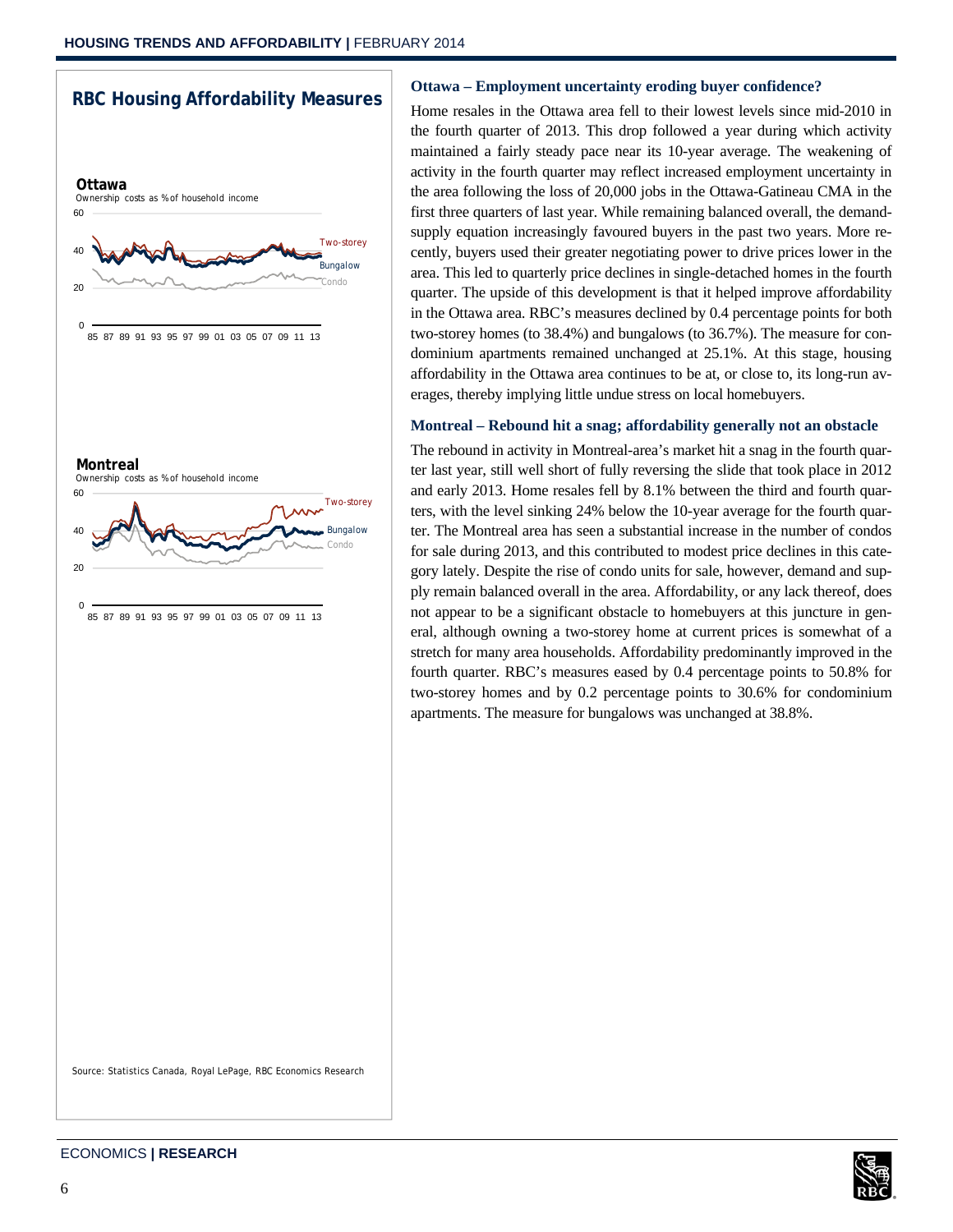# How the RBC Housing Affordability | Summary tables **Measures work**

The RBC Housing Affordability Measures show the proportion of median pre-tax household income that would be required to service the cost of mortgage payments (principal and interest), property taxes, and utilities on a detached bungalow, a standard twostorey home and a standard condo (excluding maintenance fees) at the going market prices.

The qualifier 'standard' is meant to distinguish between an average dwelling and an 'executive' or 'luxury' version. In terms of square footage, a standard condo has an inside floor area of 900 square feet, a bungalow 1,200 square feet, and a standard two-storey 1,500 square feet.

The measures are based on a 25% down payment, a 25-year mortgage loan at a five-year fixed rate, and are estimated on a quarterly basis for each province and for Montreal, Toronto, Ottawa, Calgary, Edmonton, and Vancouver-metropolitan areas. The measures use household income rather than family income to account for the growing number of unattached individuals in the housing market. The measure is based on quarterly estimates of this annual income, created by annualizing and weighting average weekly earnings by province and by urban area. (Median household income is used instead of the arithmetic mean to avoid distortions caused by extreme values at either end of the income distribution scale. The median represents the value below and above which lays an equal number of observations.)

The RBC Housing Affordability Measure is based on gross household income estimates and, therefore, does not show the effect of various provincial property-tax credits, which could alter relative levels of affordability.

The higher the measure, the more difficult it is to afford a house. For example, an affordability measure of 50% means that home ownership costs, including mortgage payments, utilities, and property taxes take up 50% of a typical household's pre-tax income.

Qualifying income is the minimum annual income used by lenders to measure the ability of a borrower to make mortgage payments. Typically, no more than 32% of a borrower's gross annual income should go to 'mortgage expenses'—principal, interest, property taxes, and heating costs (plus maintenance fees for condos).

| <b>Detached bungalow</b> |                      |        |       |               |                                          |        |                   |                |  |
|--------------------------|----------------------|--------|-------|---------------|------------------------------------------|--------|-------------------|----------------|--|
|                          | <b>Average Price</b> |        |       | Qualifying    | <b>RBC Housing Affordability Measure</b> |        |                   |                |  |
| Region                   | Q4 2013              | Q/Q    | Y/Y   | $Income$ (\$) | Q4 2013                                  | Q/Q    | Y/Y               | Avg. since '85 |  |
|                          | $($ \$)              | % ch.  | % ch. | Q4 2013       | $(\%)$                                   |        | Ppt. ch. Ppt. ch. | $(\%)$         |  |
| Canada*                  | 379,800              | 0.1    | 4.0   | 80,900        | 43.1                                     | $-0.2$ | 1.0               | 39.1           |  |
| <b>British Columbia</b>  | 616,100              | $-1.3$ | 1.9   | 119,400       | 67.7                                     | $-1.4$ | 1.0               | 50.4           |  |
| Alberta                  | 379,700              | 1.1    | 6.1   | 80,700        | 32.7                                     | $-0.2$ | 1.0               | 35.1           |  |
| Saskatchewan             | 351,500              | $-0.5$ | 0.4   | 75,500        | 37.0                                     | $-0.2$ | $-0.5$            | 36.0           |  |
| Manitoba                 | 308,500              | $-1.1$ | 1.9   | 68,600        | 38.0                                     | $-0.6$ | 0.8               | 35.7           |  |
| Ontario                  | 411,200              | 0.6    | 5.5   | 88,600        | 44.7                                     | $-0.1$ | 1.6               | 40.2           |  |
| Quebec                   | 251,200              | 0.4    | 2.6   | 56,600        | 34.3                                     | 0.0    | 0.7               | 33.3           |  |
| Atlantic                 | 220,900              | $-0.9$ | 1.9   | 53,000        | 31.6                                     | $-0.1$ | 0.4               | 31.7           |  |
| Toronto                  | 583,500              | 0.9    | 7.0   | 118,800       | 55.6                                     | 0.1    | 2.7               | 48.6           |  |
| Montreal                 | 297,700              | 0.6    | 2.9   | 65,600        | 38.8                                     | 0.0    | 0.8               | 36.9           |  |
| Vancouver                | 807,000              | $-2.1$ | 3.1   | 152,700       | 81.6                                     | $-2.3$ | 2.0               | 59.9           |  |
| Ottawa                   | 396,400              | $-0.8$ | 2.4   | 90,200        | 36.7                                     | $-0.4$ | 0.5               | 36.4           |  |
| Calgary                  | 469,000              | 0.8    | 6.4   | 94,500        | 33.8                                     | $-0.2$ | 1.2               | 38.6           |  |
| Edmonton                 | 347,700              | 2.3    | 4.5   | 76,600        | 33.3                                     | 0.1    | 0.7               | 33.3           |  |

#### **Standard two-storey**

|                  | <b>Average Price</b> |        |        | Qualifying    | <b>RBC Housing Affordability Measure</b> |        |                   |                |
|------------------|----------------------|--------|--------|---------------|------------------------------------------|--------|-------------------|----------------|
| Region           | Q4 2013              | Q/O    | Y/Y    | $Income$ (\$) | Q4 2013                                  | Q/Q    | Y/Y               | Avg. since '85 |
|                  | $($)$                | % ch.  | % ch.  | Q4 2013       | $(\%)$                                   |        | Ppt. ch. Ppt. ch. | $(\%)$         |
| Canada*          | 425,800              | 0.1    | 2.9    | 91,400        | 48.7                                     | $-0.2$ | 0.8               | 43.6           |
| British Columbia | 662,900              | $-0.6$ | 0.5    | 129,100       | 73.2                                     | $-1.0$ | 0.2               | 55.6           |
| Alberta          | 391,800              | 0.4    | 3.4    | 85,600        | 34.6                                     | $-0.5$ | 0.3               | 37.7           |
| Saskatchewan     | 375,300              | $-3.2$ | $-1.1$ | 81,900        | 40.1                                     | $-1.1$ | $-1.0$            | 37.4           |
| Manitoba         | 310,500              | $-2.6$ | 2.5    | 69,700        | 38.6                                     | $-1.1$ | 1.1               | 36.6           |
| Ontario          | 460.400              | 0.6    | 4.0    | 99,800        | 50.3                                     | $-0.1$ | 1.2               | 43.9           |
| Quebec           | 323,500              | 1.1    | 4.1    | 71,900        | 43.6                                     | 0.2    | 1.4               | 39.9           |
| Atlantic         | 243,500              | $-3.0$ | 0.7    | 60,400        | 36.0                                     | $-0.6$ | 0.2               | 37.9           |
| Toronto          | 662,500              | 0.9    | 3.4    | 136,100       | 63.7                                     | 0.2    | 1.4               | 54.2           |
| Montreal         | 399,300              | $-0.3$ | 5.8    | 86,000        | 50.8                                     | $-0.4$ | 2.1               | 42.4           |
| Vancouver        | 845,600              | $-1.1$ | 1.5    | 160,900       | 86.0                                     | $-1.6$ | 1.0               | 65.1           |
| Ottawa           | 403.900              | $-1.0$ | 2.2    | 94.200        | 38.4                                     | $-0.4$ | 0.5               | 38.6           |
| Calgary          | 461,100              | 0.8    | 6.1    | 95,600        | 34.2                                     | $-0.3$ | 1.1               | 39.1           |
| Edmonton         | 375,200              | 0.2    | 1.7    | 84,000        | 36.5                                     | $-0.5$ | 0.0               | 36.6           |

#### **Standard condominium**

|                  | <b>Average Price</b> |                  |         | Qualifying    | RBC Housing Affordability Measure |        |                   |                |
|------------------|----------------------|------------------|---------|---------------|-----------------------------------|--------|-------------------|----------------|
| Region           | Q4 2013              | $\overline{Q}/Q$ | Y/Y     | Income $(\$)$ | Q4 2013                           | Q/Q    | Y/Y               | Avg. since '85 |
|                  | $($)$                | % ch.            | $%$ ch. | Q4 2013       | $(\%)$                            |        | Ppt. ch. Ppt. ch. | $(\%)$         |
| Canada*          | 240,700              | 0.4              | 1.6     | 52,600        | 28.0                              | $-0.1$ | 0.2               | 27.0           |
| British Columbia | 296,000              | $-2.7$           | 0.8     | 59,400        | 33.7                              | $-1.1$ | 0.2               | 28.4           |
| Alberta          | 224,000              | 2.4              | 5.0     | 49,100        | 19.9                              | 0.1    | 0.5               | 21.6           |
| Saskatchewan     | 241,500              | 2.2              | 1.1     | 52,000        | 25.5                              | 0.4    | $-0.2$            | 24.0           |
| Manitoba         | 207,600              | 5.5              | 7.2     | 45,000        | 24.9                              | 0.8    | 1.5               | 21.2           |
| Ontario          | 264,800              | 0.9              | 2.4     | 58,500        | 29.5                              | 0.0    | 0.3               | 27.6           |
| Quebec           | 195,700              | 0.1              | $-2.4$  | 44,000        | 26.7                              | 0.0    | $-0.4$            | 27.7           |
| Atlantic         | 189,700              | 0.6              | 3.8     | 44,100        | 26.3                              | 0.2    | 0.7               | 24.5           |
| Toronto          | 344,200              | 1.4              | 3.5     | 72.500        | 33.9                              | 0.2    | 0.7               | 31.2           |
| Montreal         | 237,200              | $-0.2$           | $-0.1$  | 51,800        | 30.6                              | $-0.2$ | $-0.1$            | 29.5           |
| Vancouver        | 395,200              | $-1.9$           | 1.6     | 76,600        | 41.0                              | $-1.0$ | 0.5               | 32.8           |
| Ottawa           | 271,300              | 0.6              | $-1.2$  | 61,600        | 25.1                              | 0.0    | $-0.3$            | 23.4           |
| Calgary          | 269,800              | 2.5              | 7.9     | 55,900        | 20.0                              | 0.1    | 0.9               | 22.3           |
| Edmonton         | 208,200              | 1.8              | 5.6     | 46,700        | 20.3                              | 0.0    | 0.5               | 18.2           |

\* Population weighted average

Source: Royal LePage, Statistics Canada, RBC Economics Research



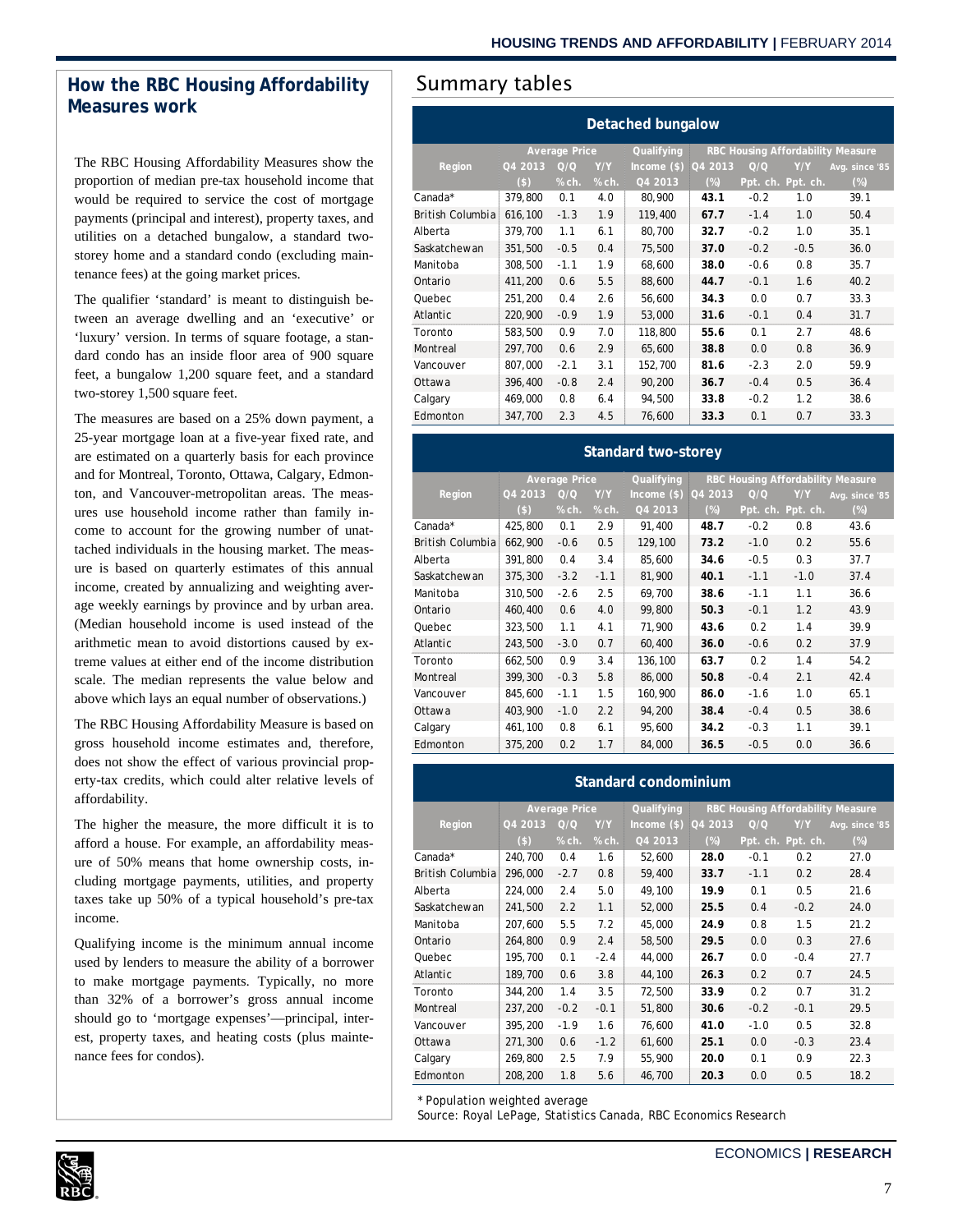# Mortgage carrying costs by city

Our standard RBC Housing Affordability Measure captures the proportion of median pre-tax household income required to service the cost of a mortgage on an existing housing unit at going market prices, including principal and interest, property taxes and utilities; the modified measure used here includes the cost of servicing a mortgage, but excludes property taxes and utilities due to data constraint in the smaller CMAs. This measure is based on a 25% down payment, a 25-year mortgage loan at a five-year fixed rate, and is estimated on a quarterly basis. The higher the measure, the more difficult it is to afford a house.



ECONOMICS **| RESEARCH**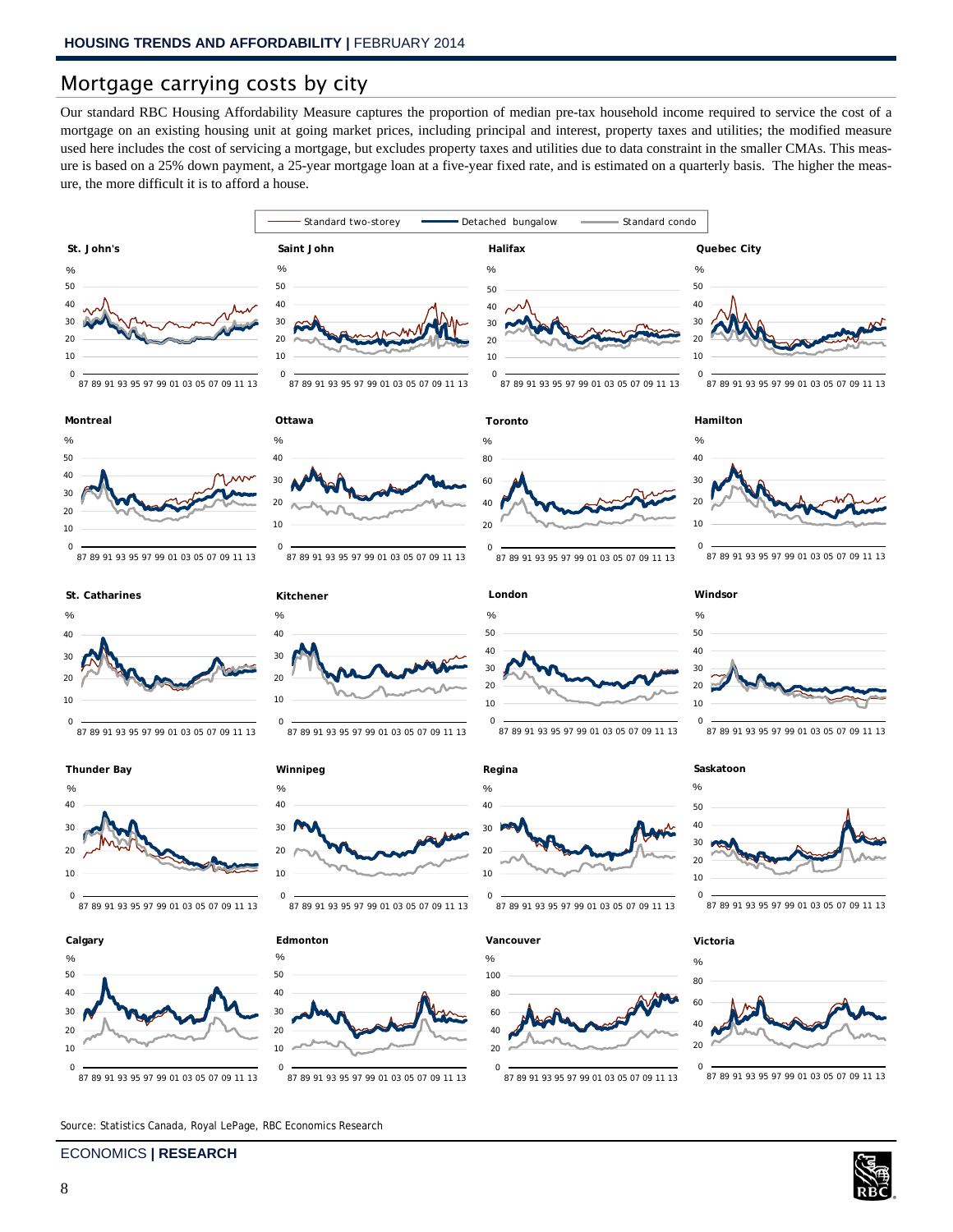# Average price of homes sold on the MLS system

**Saint John** % change, year-over-year

40









**Windsor**









**St. Catharines**

% change, year-over-year



**Winnipeg**





Source: Canadian Real Estate Association, RBC Economics Research



**Thunder Bay**



-20 -15 -10 -5 0 5 10 15 20 **Kitchener** % change, year-over-year



**Regina**



**Vancouver**





**Toronto**



**London**



**Saskatoon**



95 97 99 01 03 05 07 09 11 13

**Victoria** % change, year-over-year



#### ECONOMICS **| RESEARCH**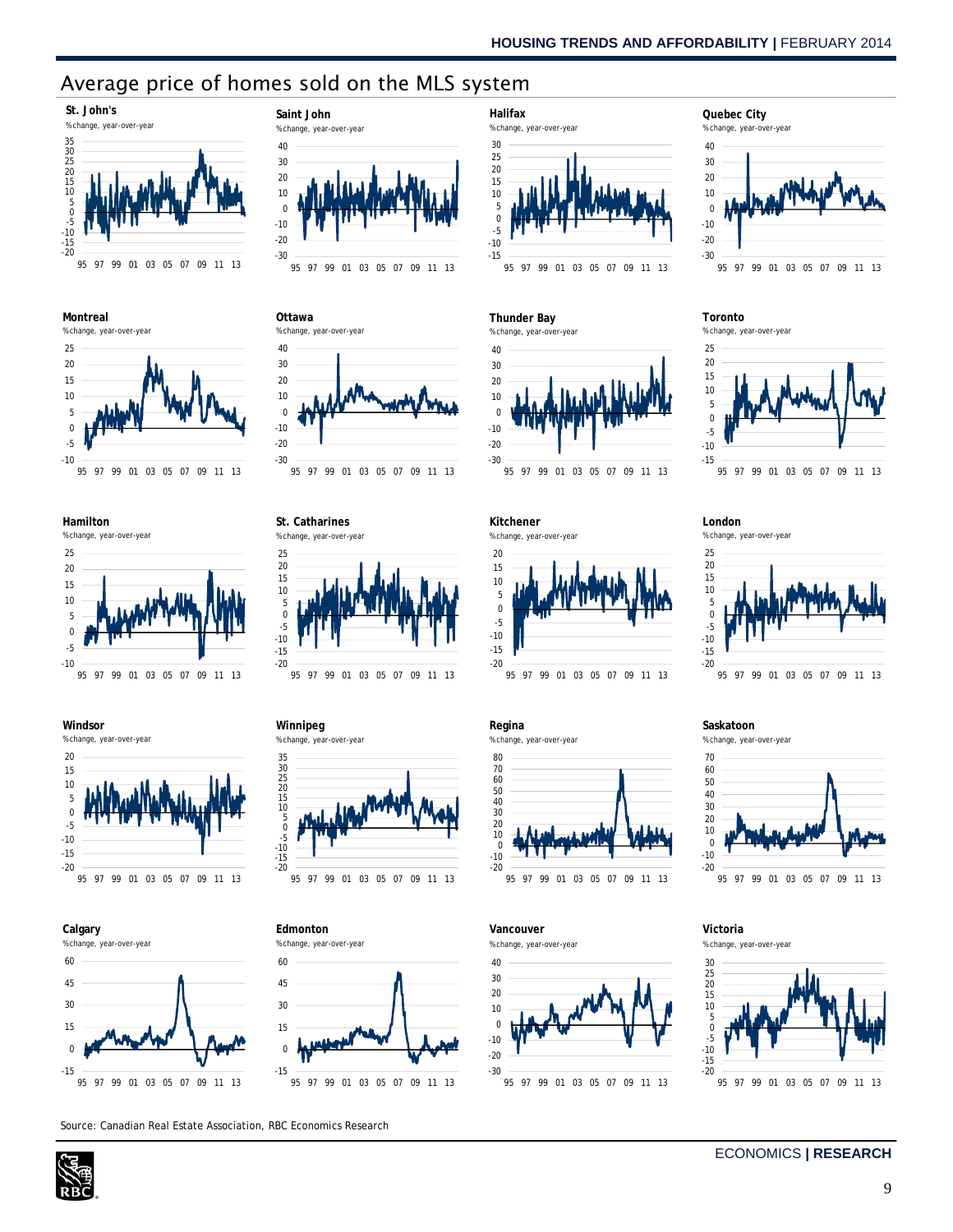0.0 0.2 0.4 0.6 0.8 1.0

**St. Catharines** Sales-to-new listings ratio Seller's market

0.0 0.2 0.4 0.6 0.8 1.0

**Winnipeg** Sales-to-new listings ratio Seller's market

0.0 0.2 0.4 0.6 0.8 1.0

**Edmonton** Sales-to-new listings ratio Seller's

0.0 0.2 0.4 0.6 0.8 1.0

**Ottawa**

Sales-to-new listings ratio

# Home sales-to-new listings ratio















Source: Canadian Real Estate Association, RBC Economics Research

# ECONOMICS **| RESEARCH**



93 95 97 99 01 03 05 07 09 11 13

93 95 97 99 01 03 05 07 09 11 13

93 95 97 99 01 03 05 07 09 11 13

93 95 97 99 01 03 05 07 09 11 13

Buyer's market

Balanced market

Balanced market

Buyer's market

Balanced market

Buyer's market

Seller's market

Balanced market

Buyer's market



**Halifax** Sales-to-new listings ratio

## **Thunder Bay**













#### **Toronto**



#### **London**



93 95 97 99 01 03 05 07 09 11 13

#### **Saskatoon**

Sales-to-new listings ratio



## **Victoria**